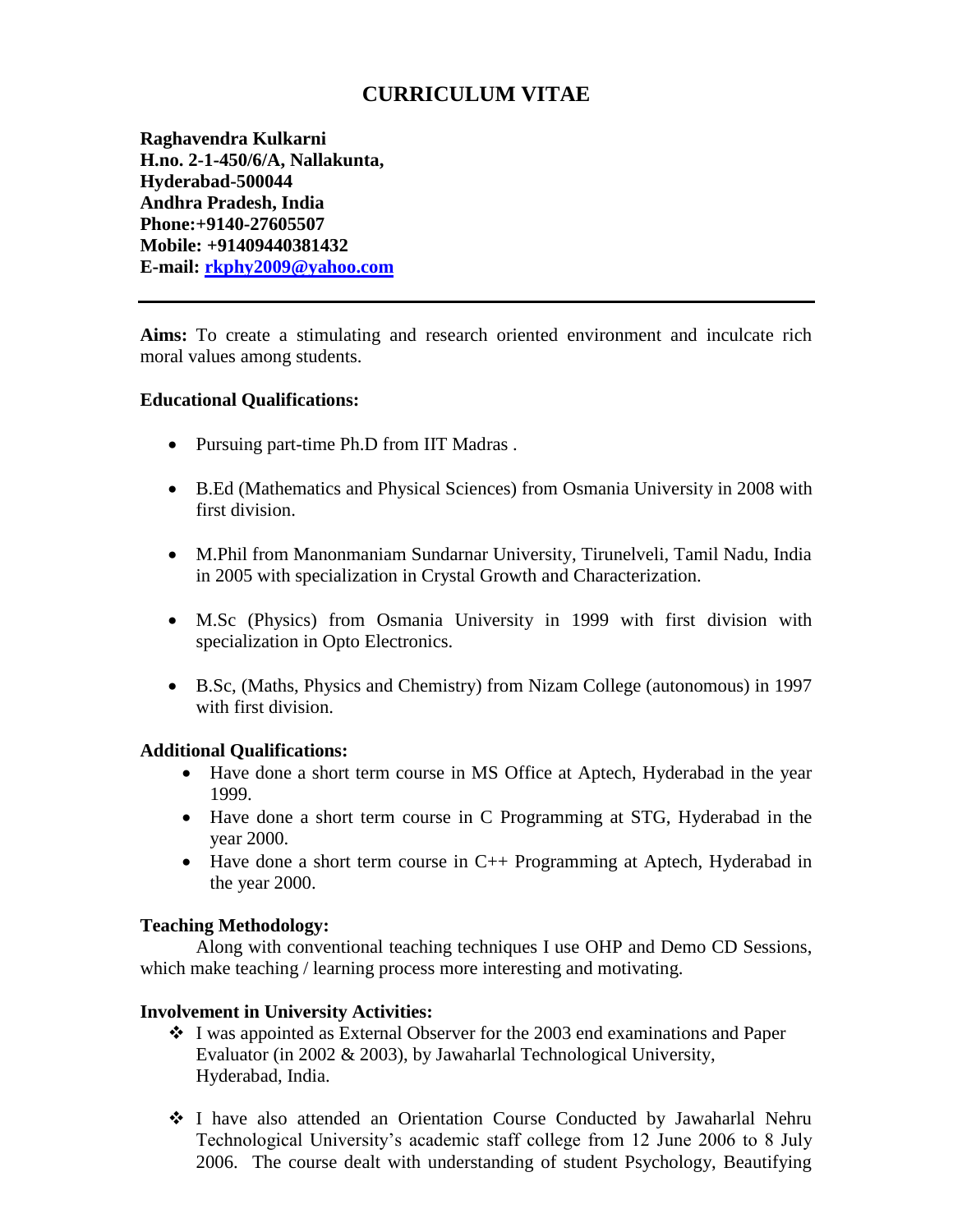the subject to students interest, how to develop interest of group of students, group activities etc.

### **Administrative roles:**

- Presently I am the time table incharge for I yr classes and Board of studies member for framing the syllabus for theory as well as lab for Physics. I am also the member for NBA accreditation work team of the college.
- I was the Associate Head of the department, coordinating with the head of the department in taking care of various activities of the department.
- I was the representative member from our department, where in I was looking after the necessary activities, documents preparation etc., needed for the NBA inspection.
- Was co-ordinator in organizing cultural events for the College day celebrations.
- I was appointed as chairman for anti ragging committee at Vathsalya Institute of Science and Technology, in the year 2003.

### **Professional Experience:**

- Working as Associate Professor of Physics at CVR College of Engineering, Ibrahimpatnam from 01 July 2015 to till date
- Working as Assistant Professor of Physics at CVR College of Engineering, Ibrahimpatnam from 12 August 2010 to 31-5-2015.
- Worked as Assistant Professor in the department of Mathematics and Physical Sciences at **NallaMallaReddy Engineering College**, Hyderabad. (website: [www.nmrec.edu.in\)](http://www.nmrec.edu.in/) from August 2007 to July 2009(Affiliated to JNTU Hyderabad). The post is ratified by JNTU-Hyderabad.
- Worked as Part-time faculty cum Faculty trainer with TIME from August 2009 to December2011 for IITfoundation Classes.
- Working with **M/S Stam Interactive, Hyderabad** on part time basis as a Consultant for development of Physics e-learning website. (Website: www.stamweb.com)
- Working as part-time faculty at **ACME school of excellence in learning**, Nallakunta, Hyderabad, India from August 1997 taking classes in Physics for 10<sup>th</sup> Class (central board of secondary education CBSE, Indian council of Secondary education ICSE and state board of secondary education SSC) and Indian institute of technology IIT foundation classes. (Website: www.acmeacademy.net)
- Worked as Part time **ONLINE** tutor with M/S Tutorvista, Bengaluru, teaching Physics upto  $12<sup>th</sup>$  Class for US and UK students from December 2006 to July 2007
- Worked as Senior Lecturer at **Princeton PG. College**, Ramanthapur, Hyderabad from 4 January 2007 to 30 April 2007. Took classes for M.Sc. Physics students. (Affiliated to Osmania University).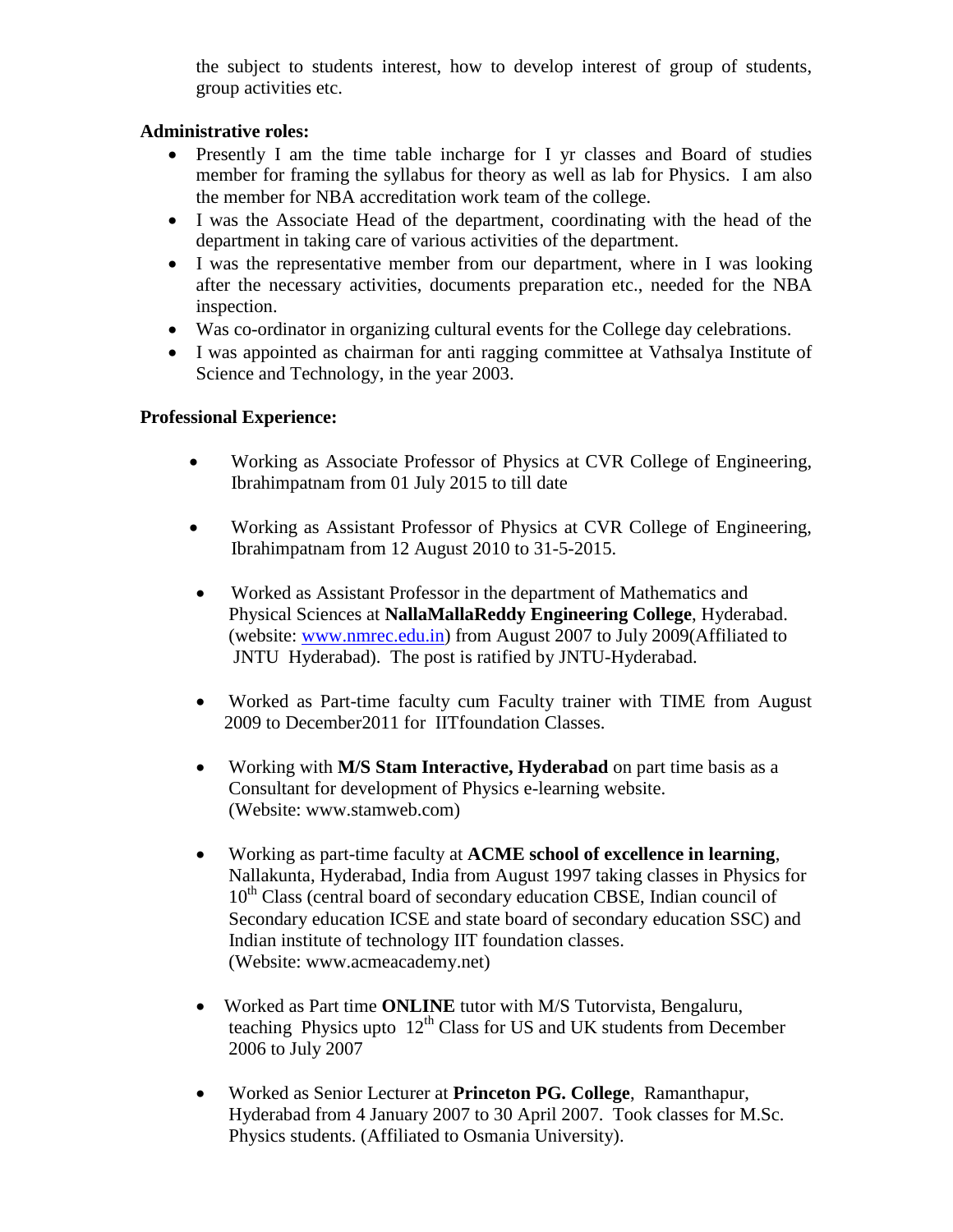- Worked as Assistant Professor in the department of Physics at **Vasavi College of Engineering, Ibrahimbagh**, Hyderabad, India from October 2004 to July 2006. (affiliated to Osmania university).
- Worked as Lecturer in the department of Physics at **Vathsalya institute of Science and technology**, Bhuvanagiri, India from September 2001 to September 2004(affiliated to JNTU Hyderabad)
- Worked as Part-time faculty at **Sri Siddhartha educational academy**, Tilaknagar, Hyderabad, India from July 1994 to February 2002. Batches handled:  $12^{th}$ ,  $11^{th}$ ,  $10^{th}$  Grades of CBSE & 10th ICSE streams.
- Worked as Senior faculty at **Gurukul college** (an ISO 9001 certified Institute) Nallakunta, Hyderabad, India. Batches handled: Intermediate  $2<sup>nd</sup>$  year and Engineering entrance exam
- Took Classes for  $2<sup>nd</sup>$  year students of Bachelor of Computer applications BCA at **Clique IT people**, Vidyanagar, Hyderabad. Subject: Electrical and Electronics engineering. Number of batches: 2 in the year 1999-2000 and 1 in 2000-2001.
- Took guest classes at **K.V.R. Institute of Civil Engineering**, Tilaknagar, Hyderabad for Engineering entrance exam ECET for Diploma students. Number of Batches: 2 in year 1999, 2 in the year 2000 and 1 in the years 2001, 2002, 2003.

### **Seminars and conferences attended:**

- Have attended seminar on "World year of Physics 2005- Beyond Einstein" organized by Chaitanya Bharathi Institute of Technology, Hyderabad on 25<sup>th</sup> August 2005.
- Was a member in organizing one day seminar on "Design of Materials-DOM2K5", at Vasavi College of Engineering on 2<sup>nd</sup> September 2005.
- Have attended a seminar on "Recent advances in Nanoscience and applications" conducted by Loyola Academy degree and PG College, Hyderabad on 9<sup>th</sup> March 2007.
- Have attended state level seminar on Nanoscience and technology organized by Vignana Bharathi institute of Technology, Hyderabad on  $27<sup>th</sup>$  Octor 2007.

# **Value added Courses done:**

- Attended summer school on "Nano Technology and its applications", in July 2009 at Sardar Vallabhai National Institute of Technology", (NIT- Surat) Surat, Gujarat.
- Have attended Orientation course conducted by UGC-Academic Staff College, Jawaharlal Nehru Technological University, Hyderabad 12-06-2006 to 08-07-2006.
- Completed 6 month duration course on NanoScience and Nano technology conducted by Nano Science and Technology consortium, Noida.